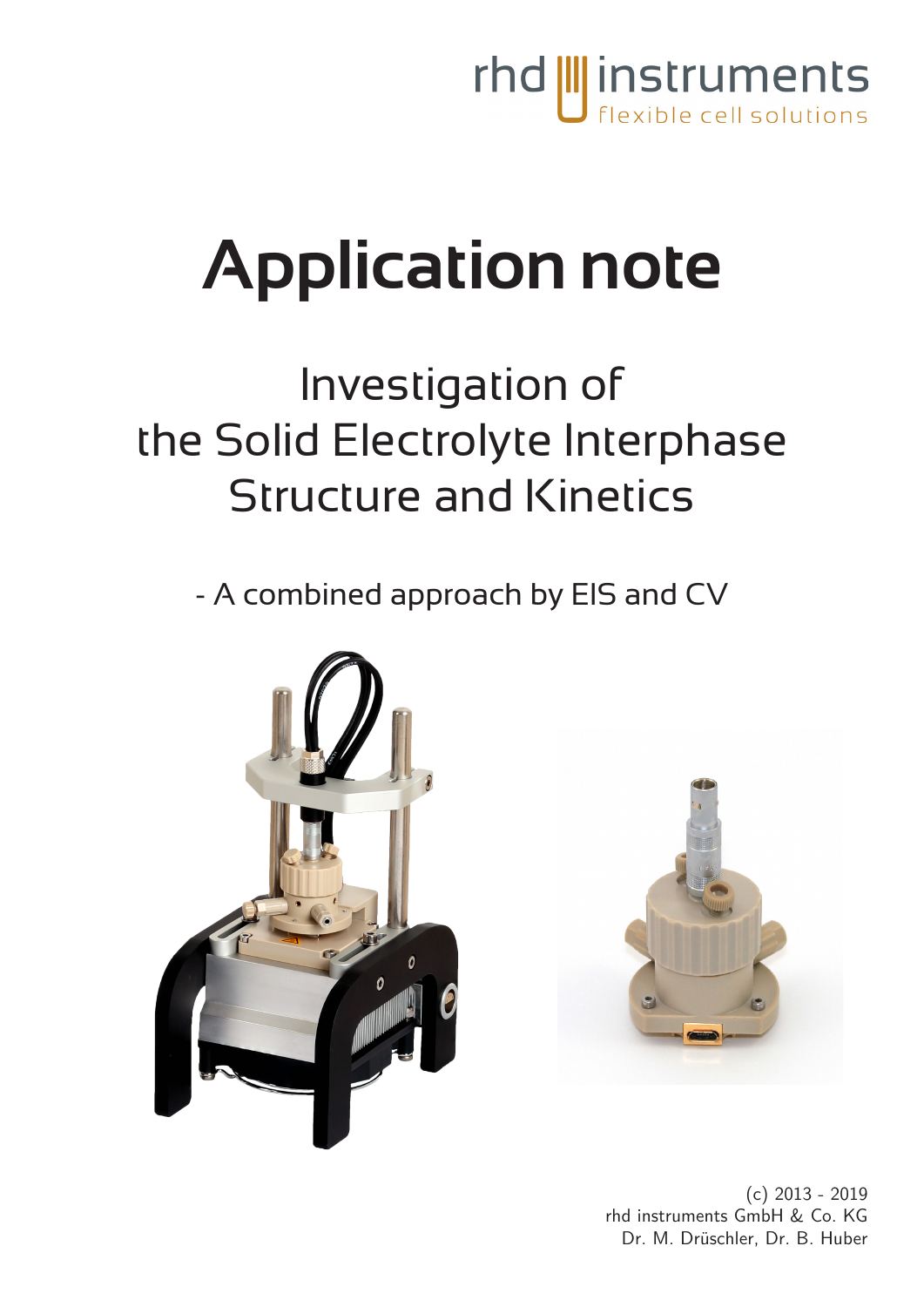# **Introduction**

In a recent publication, Kranz et al. studied the structure of a model solid electrolyte interphase (SEI) forming on a planar glassy carbon electrode in contact with a typical organic battery electrolyte (1 M LiPF $_{\rm 6}$  in 3/3/4 EC/ EMC/DMC) containing different amounts of lithium bis(oxalate)borate (LiBOB), which is often used as additive to improve the SEI properties [1]. Complementary results from the experimental techniques FIB-SEM, AFM, electrochemical impedance spectroscopy (EIS), and cyclic voltammetry (CV)-based redox probe experiments were combined to shed more light on the SEI structure as well as on the transport kinetics through the SEI. This application note presents the experimental details and an overview of the most important findings from the EIS and CV experiment.

## **Experimental**

#### a) Chemicals

The glassy carbon (GC) sheet was obtained from HTW Hochtemperatur-Werkstoffe GmbH, Germany (Sigradur-G®), Lithium foil from Rockwood Lithium GmbH (company acquired by Albemarle) and all chemicals for preparing the  $1$  mol/L LiPF $_{\rm 6}$  in 3/3/4 (vol/ vol/vol) ethylene carbonate / ethyl methyl carbonate / dimethyl carbonate (EC/EMC/ DMC) electrolyte as well as LiBOB were purchased from Sigma Aldrich Co. (battery grade, if available, and lowest water content). All chemicals were stored and handled inside an Ar-filled glovebox. Also the cell assembly was done inside a glovebox, whereby the measurements of the prepared cell were performed outside of the glovebox.

#### b) Sample preparation & measuring setup

Prior to cell assembly, the GC sheet was freshly polished using diamond suspensions of different particle sizes starting with 3 µm going down to 0.25 µm particle size. After the polishing procedure, the GC sheet was thoroughly cleaned with HPLC grade Acetone. For preparation of the electrolyte, 1 mol/L  $L \text{iPF}_6$  in 50/50 (vol/vol) EC/EMC was mixed with 1 mol/L LiPF $_{\rm 6}$  in DMC. LiBOB salt was added and dissolved in the final electrolyte to generate LiBOB concentrations of e.g. 0.5 mmol/L and 5 mmol/L.

For electrochemical measurements, a TSC surface measuring cell in combination with a Microcell HC setup has been used (rhd instruments). The design of the measuring cell is shown as a schematic drawing in Figure 1.

As working electrode the GC sheet was used, while elemental Li served as counter electrode and reference electrode, respectively. The active area of the working electrode is defined as  $0.28$  cm<sup>2</sup> by means of an EPDM o-ring with a diameter of 6 mm clamped onto the GC surface.

The sample temperature was conrolled by the Microcell HC Setup using Peltier technique in combination with an Eurotherm control unit. The temperature accuracy of this setup is  $0.1 \text{ }^{\circ}$ C. For the experiments presented here, the temperature was kept constant at 25 °C.



**Figure 1:** Schematic drawing of the TSC surface design. As sample / lower electrode  $(=$  working electrode), a GC sheet was used. Li was used as upper electrode  $(=$ counter electrode) and as reference electrode, respectively.

A Metrohm Multi-Channel potentiostat/galvanostat equipped with a FRA32-module

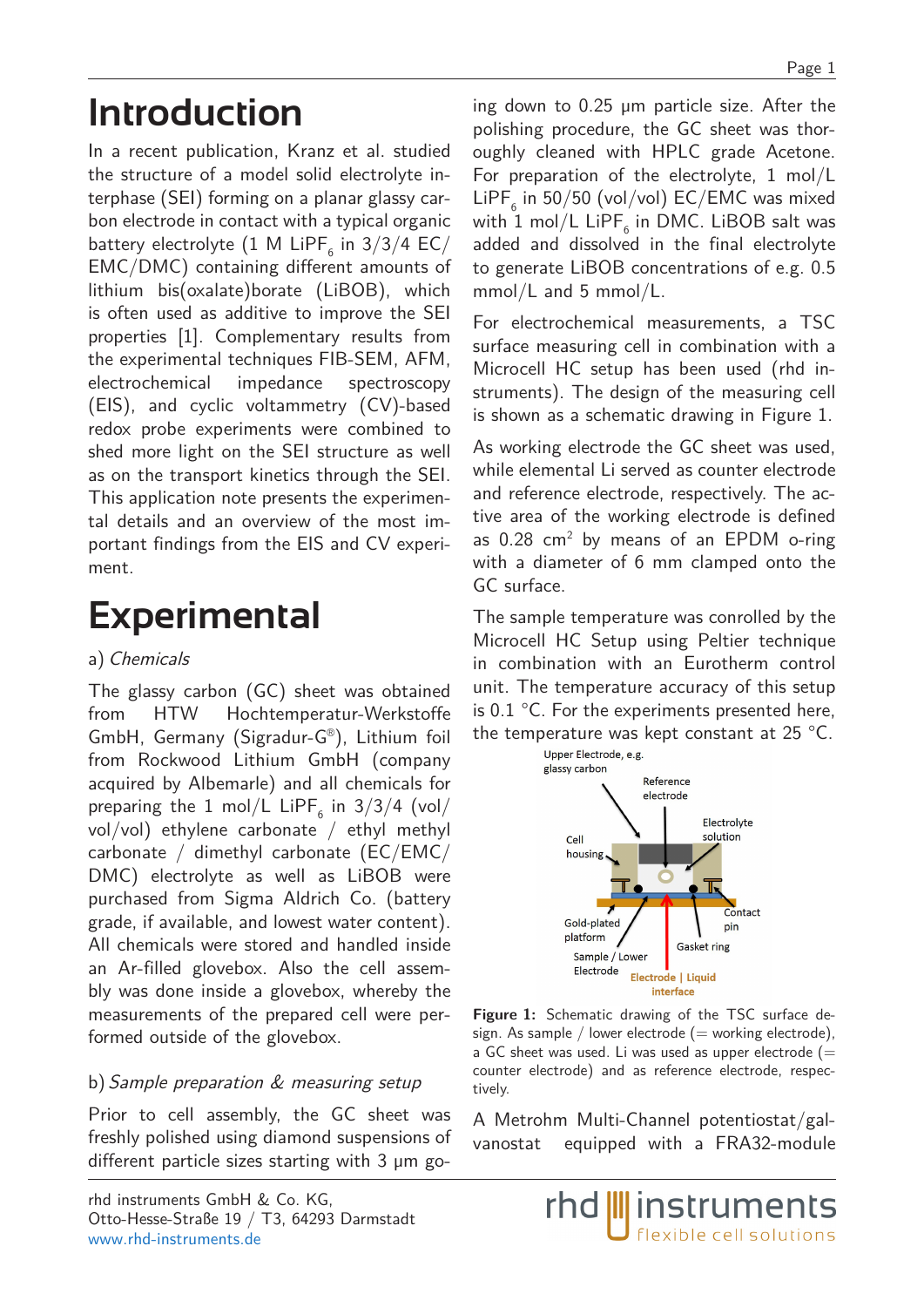(Metrohm Autolab B.V.) was used for EIS and CV experiments. For data acquisition, the NOVA 2.1.4 software was used. The control of the sample's temperature is integrated in NOVA.

The resulting impedance spectra were evaluated by equivalent circuit fitting using the impedance data analysis software RelaxIS 3® (rhd instruments GmbH & Co. KG).

#### c) Measurement parameters

According to the information given in [1], the experimental parameters were as follows: "The SEI formation was carried out by slow scan [CV][...]. Three CV cycles between 3 V and  $0.01$  V vs. Li/Li<sup>+</sup> with a scan rate of  $0.5$ mV/s were performed. Prior to SEI formation, an impedance spectrum at 3 V was taken in order to check if any resistive layer was observable on the [GC]. Before any EIS measurement, the cell was stabilized at 3 V for 10 min. The frequency was varied from 100 kHz to 0.3 Hz with an rms AC voltage of 5 mV. [...]. For the redox probe experiments, the electrolyte was exchanged inside the glovebox for a ferrocene-containing electrolyte. Subsequently, one cyclic voltammogram was taken per half-hours in a voltage range between 2.8 V and 3.5 V using a scan rate of 10 mV/s."

# **Results**

Figure 2 shows impedance spectra obtained 20 h after voltammetric SEI formation for electrolyte solutions with 0.1 mmol/L and 5.0 mmol/L of LiBOB and small amounts of dissolved Ferrocene at an electrode potential of 3 V vs. Li/Li+. For the data representation, the Nyquist plot has been chosen where the imaginary part of the impedance is plotted against the real part. In this representation, different processes contributing to the real part of the impedance can be distinguished. However, the measuring frequency is only implicitely contained.



**Figure 2:** Impedance spectra taken 20 h after voltammetric SEI formation for 0.1 mmol/L and 5.0 mmol/L of LiBOB and a small amount of ferrocene dissolved in the electrolyte at an electrode potential of  $3 \text{ V}$  vs. Li/Li<sup>+</sup>.

At the high-frequency part, a semi-circle caused by the presence of a SEI is clearly visible. Fitting the semi-circle by a parallel  $R_{2}$ -CPE<sub>1</sub> element, one can extract the SEI resistance  $R_{\text{SEI}}$  and estimate the SEI capacitance  $C_{\text{SET}}$ . For lower frequencies, a mainly capacitive increase due to electrode polarization is observable. This part can be fitted by taking another  $\mathsf{CPE}_2$  into account which is connected in series to the  $R_2$ -CPE<sub>1</sub> element. For the complete equivalent circuit, see Figure 2. Here, the resistor  $R_1$  has also to be considered which represents the contribution by bulk ion transport and causes the high-frequency offset on the ReZ axis.

From the spectra, it is clearly visible that  $R_{\text{SEI}}$ is lower for a relatively low concentration of LiBOB and increases with increasing LiBOB concentration. This is well-known from literature stating that LiBOB-based SEIs are more resistive [2].

Using the  $C_{\text{SEI}}$  values from the data fit together with estimated values for the relativ permittivity  $\varepsilon_{r}$ , the thickness  $d_{\text{SEI}}$  of the SEI can be calculated:

$$
d_{\text{sel}} = \, (\epsilon_{_0} \epsilon_{_r} A)/C_{_{\text{SEI}}}
$$

rhd **III** instruments

flexible cell solutions